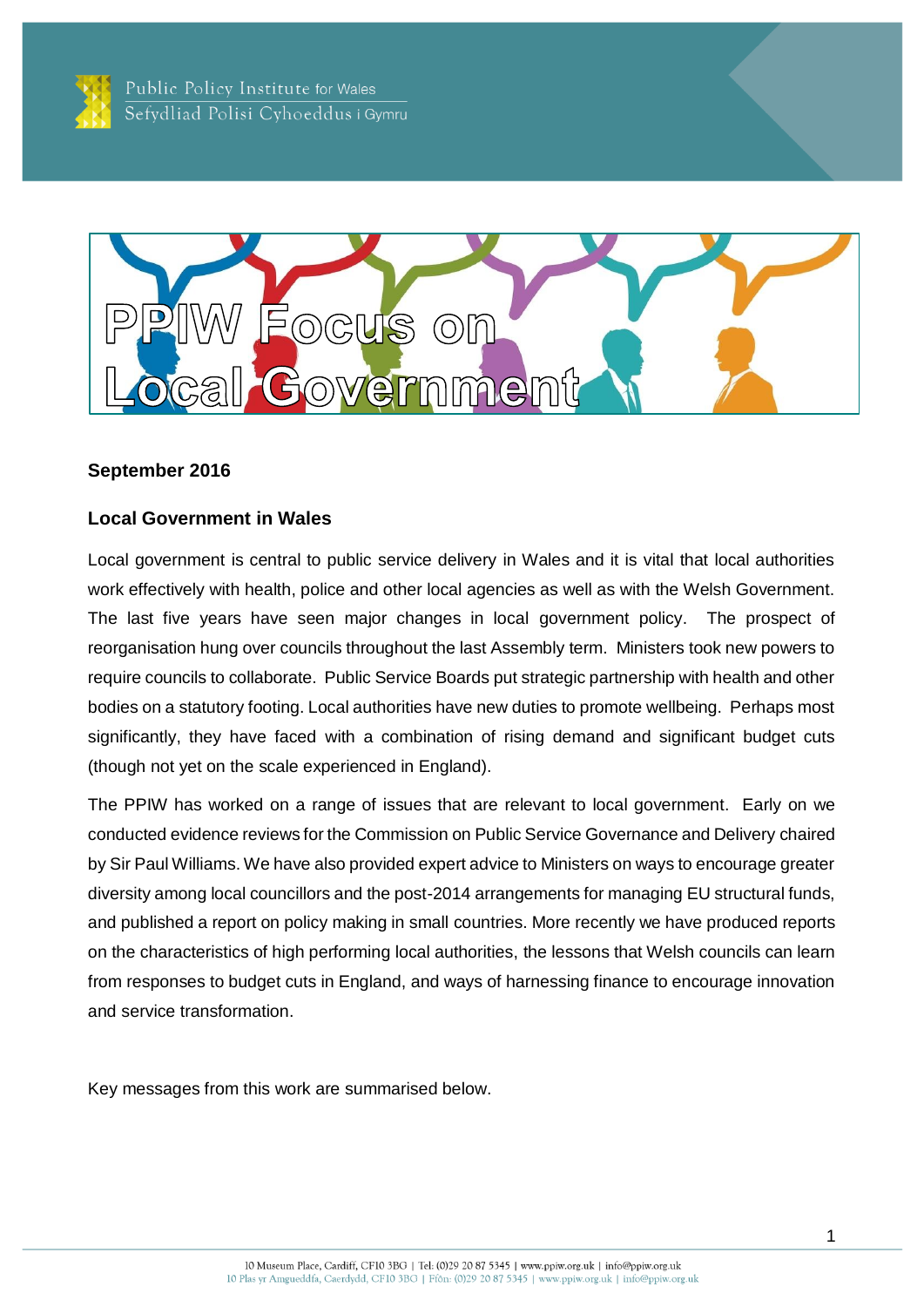

#### **Exploiting [the advantages of small country governance](http://ppiw.org.uk/files/2014/06/Small-Country-Governance.pdf)**

We have published two reports on small country governance. The first informed the Commission on Public Service Governance and Delivery. The second was funded by a Plowden Fellowship. We found that small countries have advantages in terms of shorter lines of communication and an ability to gather key actors together to talk through issues. But they also suffer from a lack policy capacity. To offset this, we recommended that the Welsh Government needs to adopt a strategic approach which identifies priorities and outcomes that can drive business planning and budget allocation, and we advocated cross-jurisdictional learning and drawing on external capacity and policy expertise.

### **Conditions for effective partnership working**

The international evidence on partnership working shows that it can unlock economies of scope between complementary services (like health and social care) and deliver economies of scale where different organisations are providing the same services (for example in the case of waste disposal in neighbouring councils). Services that require expensive specific assets (physical capital in the case of waste, human capital in education) promise the greatest potential for efficiency savings. Collaboration works best where it has external sponsorship, multi-level engagement between partners, formal terms of reporting and accountability, and active partnership management.

## **We need better collaborative scrutiny of local partnerships**

Drawing on research in Wales, our review of accountability in local public services concluded that partnerships present particular problems because of their ambiguous governance arrangements. Regulators in Wales have tended to focus on partnership process rather than outcomes and local authorities have struggled to conduct joint scrutiny because of a lack of capacity, ambiguity about roles and responsibilities, and because Welsh public service organisations do not have a sufficiently strong culture of openness and accountability. We concluded that to be effective, collaborative scrutiny requires more resources and a change of political culture. Accountability needs to be built into partnership structures and Welsh public services, at all levels, need to welcome challenge and scrutiny as a means of enabling them to learn and improve performance.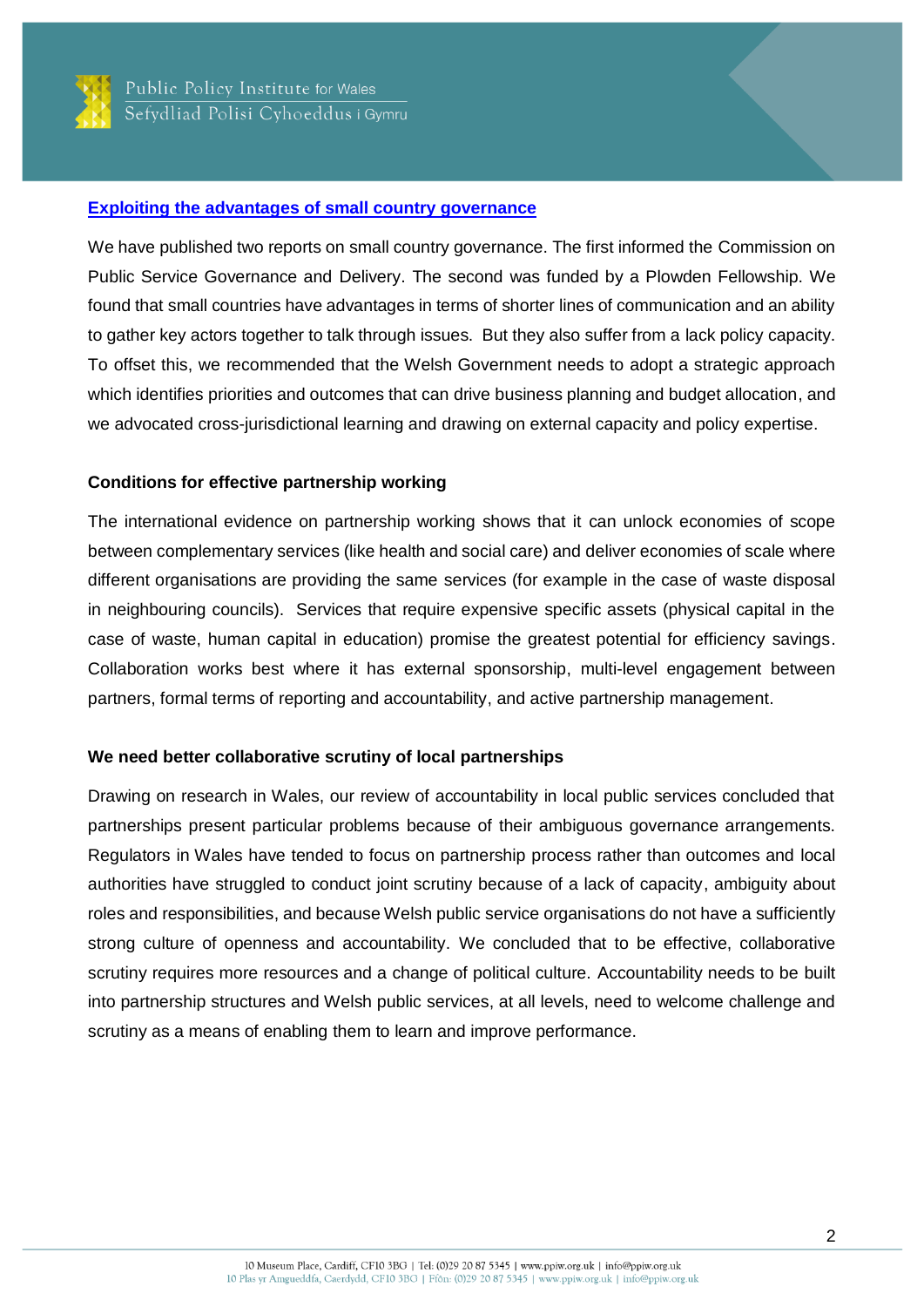

Public Policy Institute for Wales Sefydliad Polisi Cyhoeddus i Gymru



# **Well-designed [performance management systems can help to improve the quality](http://ppiw.org.uk/files/2014/06/PPIW-Performance-management-and-Public-Service-Improvement.pdf) of local [services but there is less evidence that it has produced efficiency savings](http://ppiw.org.uk/files/2014/06/PPIW-Performance-management-and-Public-Service-Improvement.pdf)**

The international evidence suggests that performance management helps to improve the quality of local public services. Comparing between organisations seems to be particularly effective, especially where it encourages councils to learn from each other. Policy makers should, therefore, ensure that Welsh councils' performance is compared over time, between authorities and with similar organisations elsewhere. Performance management is not so effective in identifying efficiency savings, so alternative means of identifying cost saving innovations may be required. The most effective performance measures have a high degree of public acceptance. Indicators of organisational culture and leadership seem to have less impact.

#### **[Comparing council performance across the UK](http://ppiw.org.uk/files/2015/09/Report-Comparing-council-performance-FINAL.pdf)**

We worked with experts from the Chartered Institute of Public Finance and Accountancy to assess ways of comparing the performance of Welsh councils with local authorities in England and/or Scotland. We found considerable interest in cross-national comparisons of council performance among audit bodies, local government and government departments in England as well as Wales, and that there are sufficient indicators in the public domain to allow for some comparative analysis of expenditure and performance at service level. However, the feasibility of comparing performance varies between services and there are significant gaps in social care and central services, and divergence in inspection frameworks in the three countries in recent years means that there are few, if any, indicators that provide a reliable basis for comparing councils' corporate capacity and performance. Ministers may wish to consider filling this evidence gap by encouraging more consistent and comprehensive approaches to local government performance assessment across the UK.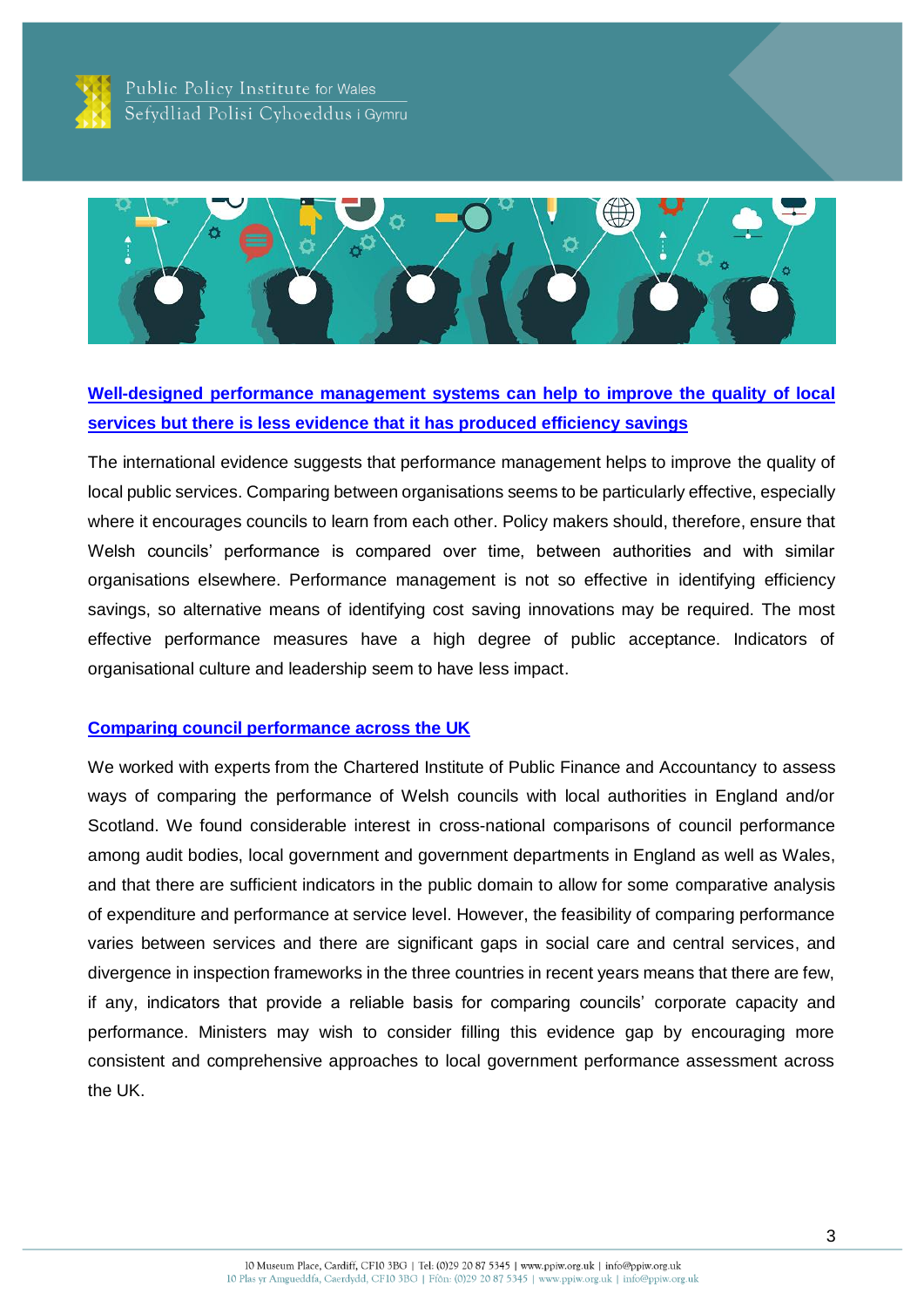

# **[Political parties and council leaders need to encourage diversity among candidates and](http://ppiw.org.uk/blog-diversity-in-local-government/)  [councils need to change the way that they conduct business](http://ppiw.org.uk/blog-diversity-in-local-government/)**

We worked with Dame Jane Roberts (who chaired the independent Commission on the role of local councillors in England) to provide advice on improving the age and gender balance among local councillors. Jane highlighted the need for political parties to select a wider range of candidates and simplify selection processes. Council leaders should take a lead in encouraging younger people and women to stand as candidates. Councils should organise their business and use technology in ways which make it easier to work and/or raise a family whilst serving as a councillor. All councillors should be offered, and make use of, opportunities for mentoring and support.

## **[Characteristics of high performing councils](http://ppiw.org.uk/files/2015/07/High-Performing-Councils-Thinkpiece-Final.pdf)**

We worked with Dr Barry Quirk, one of the UK's most experienced and successful local authority chief executives, to provide advice on the factors which make for high performing local authorities. Our report identifies eight 'design principles' for high performing councils. It argues that councils need a progressive coalition amongst elected politicians and highly effective managers who together recognise that their role is to encourage others (inside and beyond their own organisations) to act in the public interest rather than their own institutional, professional or sectional interests. Barry emphasised the importance of rooting out bad practice and dysfunctional relationships; a performance and results oriented culture; and regular honest self-assessment together with searching challenge from peers and inspectors.

# **[Councils need to transform services to cope with budget reductions](http://ppiw.org.uk/files/2015/12/Coping-with-the-Cuts-Final-Report-PDF.pdf) and secure better [outcomes for those who depend most on public services](http://ppiw.org.uk/files/2015/12/Coping-with-the-Cuts-Final-Report-PDF.pdf)**

Local government funding in England reduced by 25% between 2010-11 and 2015-16 and spending on some non-statutory services was cut by half. Initially, most councils balanced their books by withdrawing or scaling back services ('do less') and identifying efficiency savings ('do things better'). Over time though they have had to transform services ('do things differently') and find new ways to meet citizens' needs and aspirations ('do different things'). Responses to budget cuts need to be